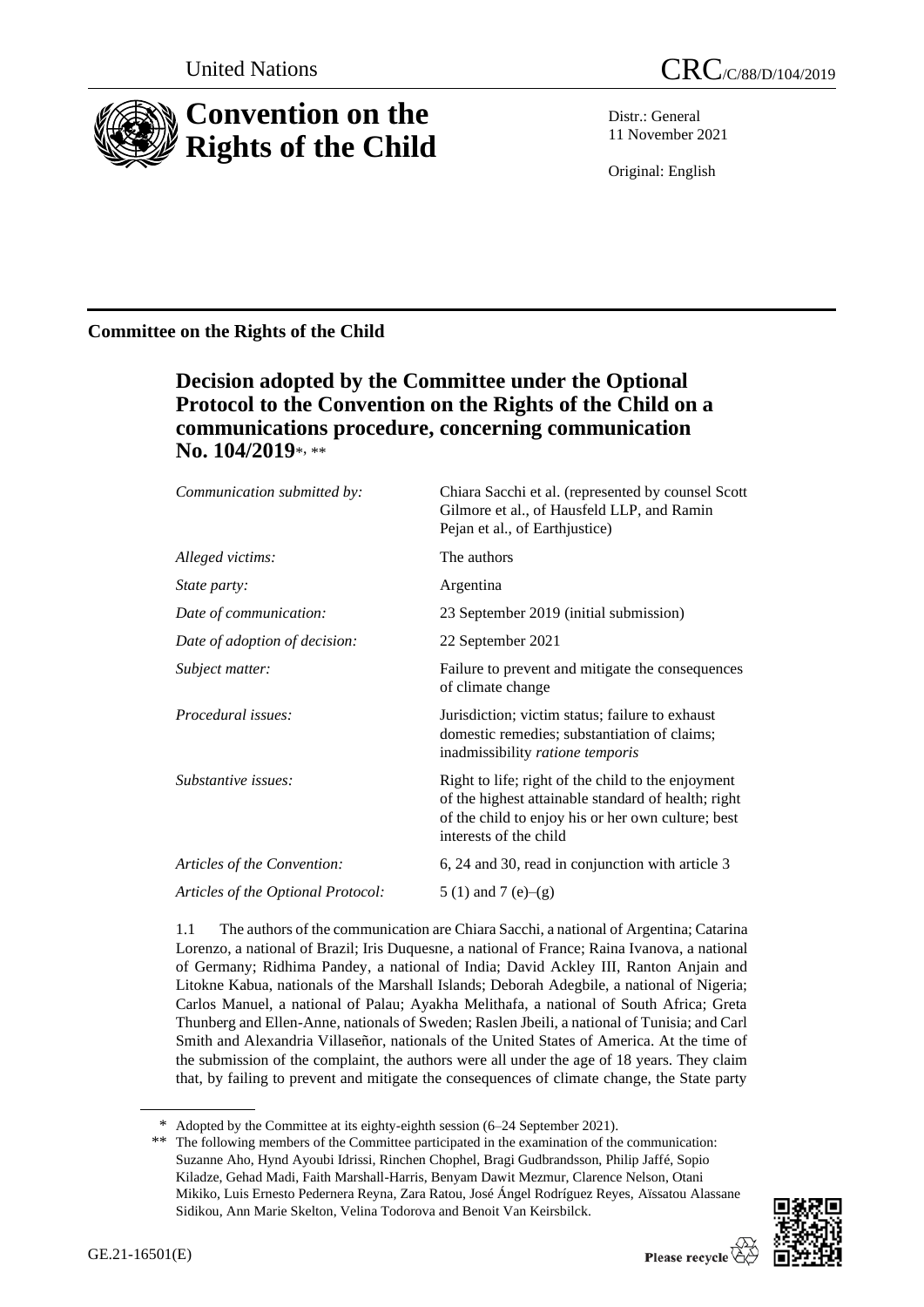has violated their rights under articles 6, 24 and 30, read in conjunction with article 3, of the Convention.<sup>1</sup> The Optional Protocol entered into force for the State party on 14 July 2015.

1.2 On 20 November 2019, pursuant to article 8 of the Optional Protocol and rule 18 (4) of the Committee's rules of procedure under the Optional Protocol, the working group on communications, acting on behalf of the Committee, requested the State party to submit its observations on the admissibility of the communication separately from its observations on the merits.

# **Facts as submitted by the authors**

2. The authors claim that, by causing and perpetuating climate change, the State party has failed to take the necessary preventive and precautionary measures to respect, protect and fulfil the authors' rights to life, health and culture. They claim that the climate crisis is not an abstract future threat. The  $1.1^{\circ}\text{C}$  rise in global average temperature is currently causing devastating heatwaves, forest fires, extreme weather patterns, floods and sea level rise, and fostering the spread of infectious diseases, infringing on the human rights of millions of people globally. Given that children are among the most vulnerable, physiologically and mentally, to these life-threatening impacts, they will bear a far heavier burden and for far longer than adults.<sup>2</sup>

## **Complaint**

3.1 The authors argue that every day of delay in taking the necessary measures depletes the remaining "carbon budget", the amount of carbon that can still be emitted before the climate reaches unstoppable and irreversible ecological and human health tipping points. They argue that the State party, among other States, is creating an imminent risk as it will be impossible to recover lost mitigation opportunities and it will be impossible to ensure the sustainable and safe livelihood of future generations.

3.2 The authors contend that the climate crisis is a children's rights crisis. The States parties to the Convention are obliged to respect, protect and fulfill children's inalienable right to life, from which all other rights flow. Mitigating climate change is a human rights imperative. In the context of the climate crisis, obligations under international human rights law are informed by the rules and principles of international environmental law. The authors argue that the State party has failed to uphold its obligations under the Convention to: (a) prevent foreseeable domestic and extraterritorial human rights violations resulting from climate change; (b) cooperate internationally in the face of the global climate emergency; (c) apply the precautionary principle to protect life in the face of uncertainty; and (d) ensure intergenerational justice for children and posterity.

# *Article 6*

3.3 The authors claim that the State party's acts and omissions perpetuating the climate crisis have already exposed them throughout their childhoods to the foreseeable, lifethreatening risks of climate change caused by humans, be they in the forms of heat, floods, storms, droughts, disease or polluted air. A scientific consensus shows that the lifethreatening risks confronting them will increase throughout their lives as the world heats up by 1.5°C above the pre-industrial era and beyond.

## *Article 24*

3.4 The authors claim that the State party's acts and omissions perpetuating the climate crisis have already harmed their mental and physical health, with effects ranging from asthma to emotional trauma. The harm violates their right to health under article 24 of the Convention and will become worse as the world continues to warm up. Smoke from the wildfires in Paradise, California, in the United States caused Alexandria Villaseñor's asthma to flare up

<sup>&</sup>lt;sup>1</sup> The authors have submitted the same complaint against Argentina, Brazil, France, Germany and Turkey. The five complaints are registered as communications No. 104/2019 to No. 108/2019.

<sup>2</sup> For further information on the facts as presented by the authors, see *Sacchi et al. v. Germany* [\(CRC/C/88/D/107/2019\)](http://undocs.org/en/CRC/C/88/D/107/2019), paras. 2.1–2.6.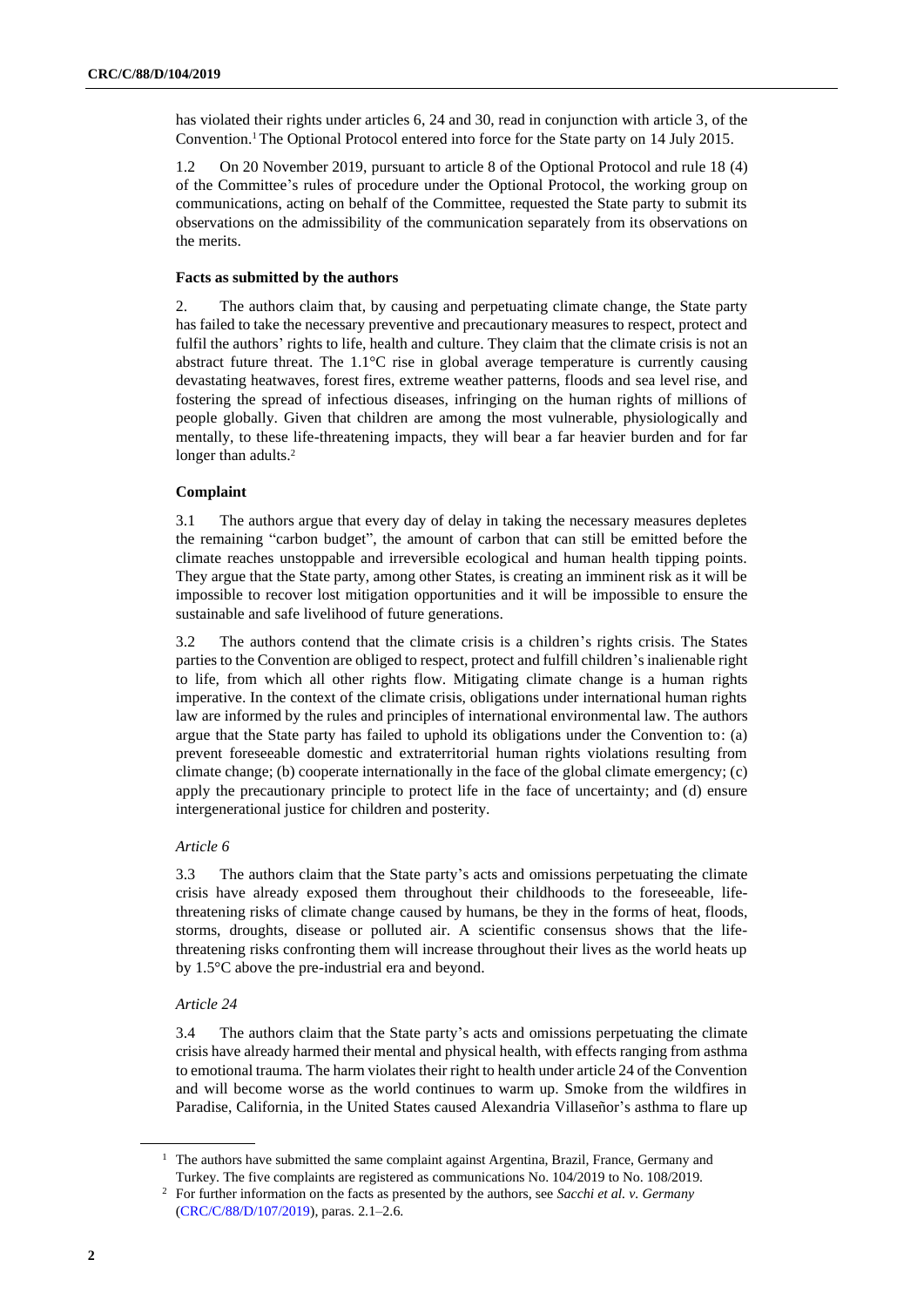dangerously, sending her to hospital. Heat-related pollution in Lagos, Nigeria, has led to Deborah Adegbile being hospitalized regularly due to asthma attacks. The spread and intensification of vector-borne diseases has also affected the authors. In Lagos, Deborah now suffers from malaria multiple times a year. In the Marshall Islands, Ranton Anjain contracted dengue in 2019. David Ackley III contracted chikungunya, a disease new to the Marshall Islands since 2015. Extreme heatwaves, which have increased in frequency because of climate change, have been a serious threat to the health of many of the authors. High temperatures are not only deadly; they can cause a wide range of health impacts, including heat cramps, heatstroke, hyperthermia and exhaustion, and can also quickly worsen existing health conditions. Drought is also threatening water security for many petitioners, such as Raslen Jbeili, Catarina Lorenzo and Ayakha Melithafa.

### *Article 30*

3.5 The authors claim that the State party's contributions to the climate crisis have already jeopardized the millenniums-old subsistence practices of the indigenous authors from Alaska in the United States, the Marshall Islands and the Sapmi areas of Sweden. Those subsistence practices are not just the main source of their livelihoods, but directly relate to a specific way of being, seeing and acting in the world that is essential to their cultural identity.

# *Article 3*

3.6 By supporting climate policies that delay decarbonization, the State party is shifting the enormous burden and costs of climate change onto children and future generations. In doing so, it has breached its duty to ensure the enjoyment of children's rights for posterity and has failed to act in accordance with the principle of intergenerational equity. The authors note that, while their complaint documents the violation of their rights under the Convention, the scope of the climate crisis should not be reduced to the harm suffered by a small number of children. Ultimately, at stake are the rights of every child, everywhere. If the State party, acting alone and in concert with other States, does not immediately take the measures available to stop the climate crisis, the devastating effects of climate change will nullify the ability of the Convention to protect the rights of any child, anywhere. No State acting rationally in the best interests of the child would ever impose this burden on any child by choosing to delay taking such measures. The only cost-benefit analysis that would justify any of the respondents' policies is one that discounts children's lives and prioritizes short-term economic interests over the rights of the child. Placing a lesser value on the best interests of the authors and other children in the climate actions of the State party is in direct violation of article 3 of the Convention.

3.7 The authors request that the Committee find: (a) that climate change is a children's rights crisis; (b) that the State party, along with other States, has caused and is perpetuating the climate crisis by knowingly acting in disregard of the available scientific evidence regarding the measures needed to prevent and mitigate climate change; and (c) that, by perpetuating life-threatening climate change, the State party is violating the authors' rights to life, health and the prioritization of the best interests of the child, as well as the cultural rights of the authors from indigenous communities.

3.8 The authors further request that the Committee recommend: (a) that the State party review and, where necessary, amend its laws and policies to ensure that mitigation and adaptation efforts are accelerated to the maximum extent of available resources and on the basis of the best available scientific evidence to protect the authors' rights and make the best interests of the child a primary consideration, particularly in allocating the costs and burdens of climate change mitigation and adaption; (b) that the State party initiate cooperative international action – and increase its efforts with respect to existing cooperative initiatives – to establish binding and enforceable measures to mitigate the climate crisis, prevent further harm to the authors and other children, and secure their inalienable rights; and (c) that pursuant to article 12 of the Convention, the State party ensure the child's right to be heard and to express his or her views freely, in all international, national and subnational efforts to mitigate or adapt to the climate crisis and in all efforts taken in response to the authors' communication.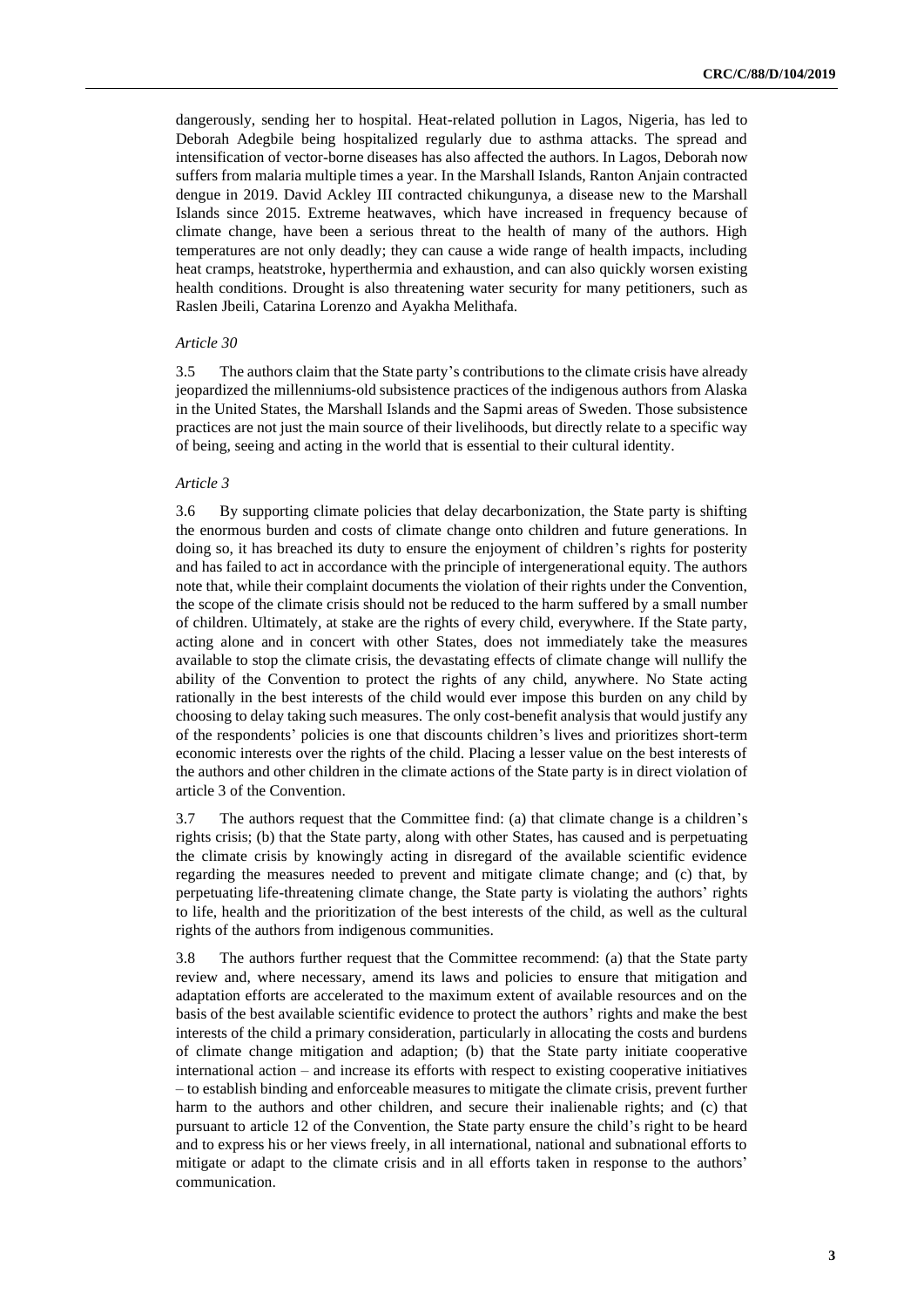### **State party's observations on admissibility**

4.1 On 21 July 2020, the State party submitted its observations on the admissibility of the communication. It notes that, while it shares the authors' concerns and one of its priorities is to address the effects of climate change, the communication generally questions the environmental policy of Argentina and therefore transcends the communications mechanism. For the State party, these are issues that could be addressed through other functions of the Committee, such as the State review procedure or the development of a general comment.

4.2 The State party argues that the communication is, in relation to Argentina, absolutely generic and legally indeterminate. The communication contains references to several events that allegedly occurred within the jurisdiction of the State party: (a) an alleged windstorm in the town of Haedo, Province of Buenos Aires, which allegedly devastated the neighbourhood of one of the authors, Chiara Sacchi; (b) the alleged extreme heat in Haedo, which has increased the use of air conditioners and therefore the pressure on the electrical system, causing power outages that are common in the author's daily life, affecting her schoolwork and ruining food stored in the refrigerator; (c) alleged recent storms, in which the author was hit by hailstones the size of golf balls. As a result, the author is very scared about the future due to climate change. Nevertheless, the communication does not provide any evidence to support these considerations, nor does it delimit the legal reproach against the State party.

4.3 The State party submits that the communication is inadmissible *ratione loci* in relation to the authors who are not nationals of the State party. Although the State party acknowledges the existence of international obligations of an extraterritorial nature and the possibility of transboundary environmental damage, it considers that this is not the case in the authors' communication. The State party recalls the jurisprudence of the Human Rights Committee, as well as that of the European and Inter-American human rights systems, according to which the term "jurisdiction" is not limited to territory but to the relationship of power, authority or effective control between an individual and a State;<sup>3</sup> and "the exercise of jurisdiction by a State of origin is based on the understanding that it is the State in whose territory or under whose jurisdiction the activities were carried out that has the effective control over them and is in a position to prevent them from causing transboundary harm that impacts the enjoyment of human rights of persons outside its territory", bearing in mind that "there must always be a causal link between the damage caused and the act or omission of the State of origin in relation to activities in its territory or under its jurisdiction or control". <sup>4</sup> The State party argues that, in the authors' communication, the Committee is not competent to analyse, with respect to the State party, events that allegedly occurred outside its territory, over which it does not exercise any type of jurisdiction and which, furthermore, do not have any type of causal link that could be attributable to agents of the State party. Indeed, the authors do not provide evidence that children outside Argentina are subject to the power or control of Argentine agents. Beyond general statements about the contribution of States to climate change, the causal link between actions or omissions that could be attributable to the State party and the extreme heat in France, a fire in Tunisia or sea level rise in the Marshall Islands is not established.

4.4 The State party also submits that the communication is inadmissible *ratione temporis* as concerns events prior to 14 July 2015, when the Optional Protocol entered into force for the State party. It argues that the use of fossil fuels and the consequent carbon emissions are not ongoing violations.

4.5 The State party further submits that the communication is inadmissible for failure to exhaust domestic remedies. Although the communication expressly recognizes that Chiara Sacchi could challenge the State party's climate change policy in domestic courts, the authors acknowledge that they have chosen not to do so, coming directly before the Committee and ignoring the multiple domestic legal remedies available to them that would allow them to file claims for environmental issues. The State party recalls that article 41 of the Constitution

<sup>3</sup> European Court of Human Rights, *Issa and others v. Turkey,* Application No. 31821/96, Judgment of 16 November 2004, para. 71; Inter-American Court of Human Rights, Advisory Opinion OC-23/17 of 15 November 2017, requested by the Republic of Colombia, on the environment and human rights, para. 81.

<sup>4</sup> Inter-American Court of Human Rights, Advisory Opinion OC-23/17, paras. 102–103.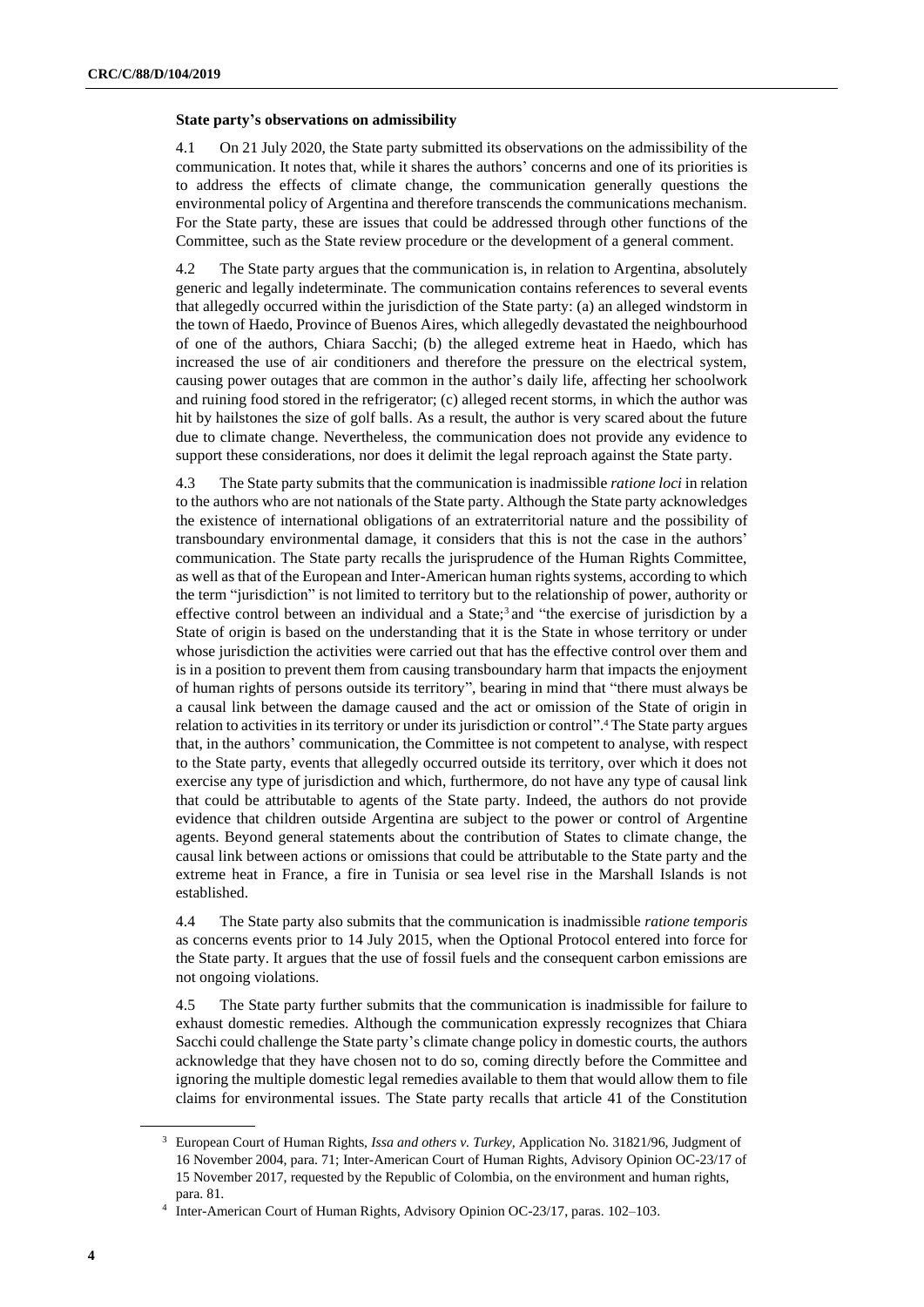expressly recognizes the right to a healthy environment, that article 43 recognizes the "acción de amparo ambiental" (environmental writ of *amparo*), and that the General Environment Act contains several provisions that enable actions in environmental matters (as the "acción de recomposición del daño ambiental colectivo" – writ of redress for collective environmental damage). It argues that the abundant favourable jurisprudence demonstrates the effectiveness of these domestic remedies, recalling in particular the environmental jurisprudence of the Supreme Court. Lastly, regarding the alleged difficulties that the authors would have in accessing the justice system due to their status as children, the State party argues that the Office of the Chief Public Defender and the Office of the Ombudsperson for the Rights of Children and Adolescents have the mandate to provide free legal aid and representation to children in environmental litigation. In conclusion, the State party claims that the authors' conduct has prevented it from the possibility of providing a remedy to the issue at the domestic level, as provided by article 7 (e) of the Optional Protocol.

# **Authors' comments on the State party's observations on admissibility**

5.1 On 25 November 2020, the authors provided their comments on the State party's observations on the admissibility of the communication. They maintain that the communication is admissible and reiterate their arguments that the Committee has jurisdiction to examine the complaint, that the complaint is sufficiently substantiated and that the pursuit of domestic remedies would be futile.

5.2 The authors note the State party's argument that the communication should be found inadmissible for lack of jurisdiction. They argue that the Committee is competent to examine the communication as the State party has effective control over economic activities in its territory that result in the emission of greenhouse gases. Those emissions contribute to violations of the authors' rights caused by climate change. The authors refer to their initial submission and reiterate their argument that a State's extraterritorial obligations are not confined to the narrow circumstances of territorial or personal control cited by the State party. Extraterritorial obligations also arise when a State controls activities in its territory that cause direct and foreseeable transboundary harm. They argue that it is indisputable that the State party has the effective ability to regulate greenhouse gas emissions in its territory. The State party has failed to use its maximum available resources to curb emissions in line with the Paris Agreement target of controlling temperature rise at or below 1.5°C. The State party's emissions are not the sole cause of climate change, but they are a contributing cause, which only the State party can mitigate. As to the specific question of causation, namely, whether climate change, to which the State party is contributing, has caused an actual or imminent violation of the rights of each author, the authors argue that this is a merits issue. At the admissibility phase, they have presented substantiated allegations of the actual and imminent violations of their rights to life and health and their cultural rights that are caused by climate change. The authors also argue that the violations of their rights are entirely foreseeable. For decades, climate scientists have been warning that unchecked emissions will have a direct effect on children around the world. In 1990, in its first report, the Intergovernmental Panel on Climate Change warned the international community that without sufficient emission reductions, global warming would cause the very same adverse climate impacts that now harm and threaten the authors, from the spread of malaria and deadly wildfires to rising seas engulfing atolls.<sup>5</sup>

5.3 Regarding the State party's argument that the communication is inadmissible *ratione temporis*, the authors argue that the State party continues to permit and promote excess emissions that are contributing to dangerous climate change, and that it will continue doing so unless it reduces its emissions as soon as possible, in line with limiting global warming to 1.5°C. The effect of the State party's pre-2015 greenhouse gas emissions will also continue to impair the authors' rights for the rest of their childhoods and beyond, making these continuing violations within the meaning of article 7 (g) of the Optional Protocol.

<sup>5</sup> Intergovernmental Panel on Climate Change, "Policymaker summary of Working Group II (potential impacts of climate change)" (1990), pp. 88, 102–103 and 107–08. Available at [https://www.ipcc.ch/site/assets/uploads/2018/05/ipcc\\_90\\_92\\_assessments\\_far\\_wg\\_II\\_spm.pdf.](https://www.ipcc.ch/site/assets/uploads/2018/05/ipcc_90_92_assessments_far_wg_II_spm.pdf)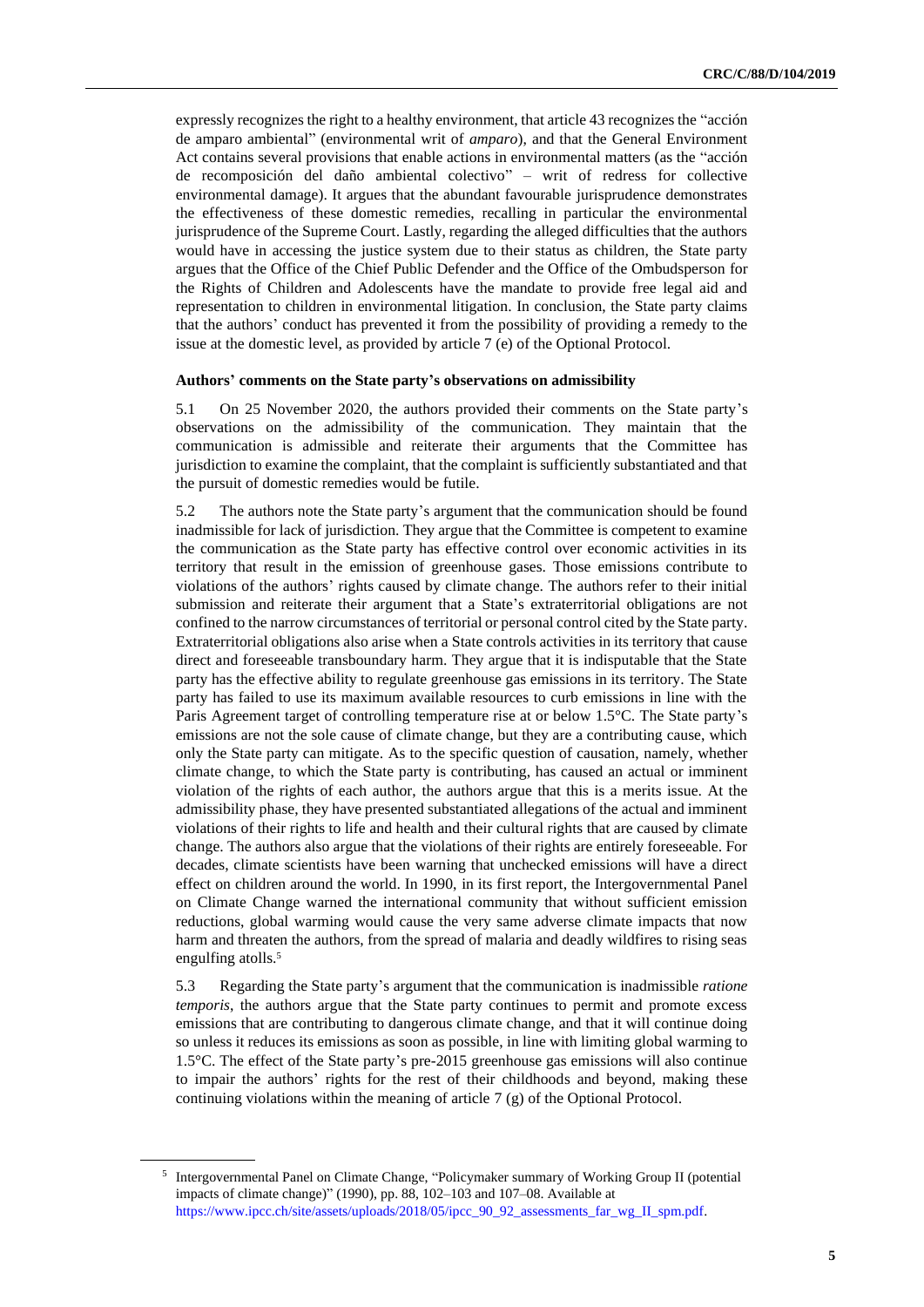5.4 The authors reiterate their claims that they have established that each of them has been harmed and exposed to a risk of further irreparable harm as a result of climate change caused in substantial part by the State party's failure to reduce emissions. The consequences of the State party's acts and omissions in relation to combating climate change directly and personally harm the authors and expose them to foreseeable risks. Their assertions of harm from climate change do not constitute an *actio popularis*, even if children around the world may share their experiences or be exposed to similar risks.

5.5 The authors also reiterate their argument that pursuing domestic remedies would be futile as they would have no real prospect of success. They argue that the State party has failed to demonstrate that requiring exhaustion of remedies would be fair to the authors residing outside its borders. State practice and *opinio juris*, as reflected in article 15 (c) of the articles on diplomatic protection, of the International Law Commission, show that domestic remedies need not be exhausted in cases of transboundary environmental damage, where the victim has not made a voluntary link with the State of origin, and did not assume the risk of being harmed by that State's pollution. They further argue that as the State party recognizes foreign State immunity, it cannot provide a domestic forum for the actual claims raised and remedies sought in the present case, which involve transboundary human rights violations caused by multiple States across multiple borders. State immunity vitiates any possible remedy for transboundary harm caused by other States.

5.6 The authors argue that none of the domestic remedies identified by the State party would be effective. The defence of *arraigo* under article 348 of the Code of Civil Procedure can be raised to bar a person domiciled abroad from pursuing any kind of litigation in Argentina when they are neither domiciled nor have real estate there. This defence would preclude the foreign authors from litigating their claims in Argentine courts. Even if they could somehow overcome the defence of *arraigo*, the domestic remedies the State party has identified are likely to be ineffective. They argue that the remedy of *amparo* is ill-suited to their technically complex case involving demands for policy changes and international cooperation because such proceedings do not allow for extensive debate or evidence, or a declaration that particular laws, decrees or ordinances are unconstitutional. For example, in the case of *Mujeres por la Vida – Asociación Civil sin Fines de Lucro – filial Códoba – c/ E.N. – P.E.N. – Ministerio de Salud y Acción Social de la Nación s/ Amparo*, the court of first instance rejected a remedy of *amparo* seeking a declaration that the law and national policy on the National Programme for Sexual Health and Responsible Parenthood was inapplicable throughout Argentina because the study and debate of each of the medications denounced went beyond the court's mandate. An action for environmental remediation under article 30 of the General Environment Act (Act No. 25675) is broader and allows for debate and evidence, but it can address only past or existing and localized harms. As such, it is not a vehicle for transforming the State party's national and international policies with the aim of preventing future harm. In addition, the authors would not be able to bring claims against foreign States through an action for remediation because they present non-justiciable issues. Act No. 27520 on Minimum Climate Change Adaptation and Mitigation Budgets does not provide an effective remedy either. First, the law does not require the State party to align national objectives with its international climate change commitments or to cooperate with other countries. Second, this law does not impose sanctions or any consequences for noncompliance. Thus, the public cannot invoke a violation of this law as a basis for redress. Nor would an action under the Civil and Commercial Code provide an effective remedy, including claims based on the right to a healthy environment. As with any civil action, the defence of *arraigo* would bar the authors who are non-nationals of the State party from raising claims in an Argentine court because they do not live or own property in Argentina. The Argentine author's claims would also fail because the court is unlikely to instruct the executive branch on how to exercise its discretion in modifying the State party's foreign climate change policy. Moreover, the Office of the Chief Public Defender, the Office of the Ombudsperson for the Rights of Children and Adolescents, and the Office of the Ombudsperson of the Nation are discretionary remedies because each Ombudsperson can refuse to take up a petitioner's case. As such, that remedy cannot be considered effective.

5.7 The authors further argue that the unique circumstances of their case would make domestic proceedings unreasonably delayed as they would have to pursue five separate cases, in each respondent State party, each of which would take years. They argue that the resolution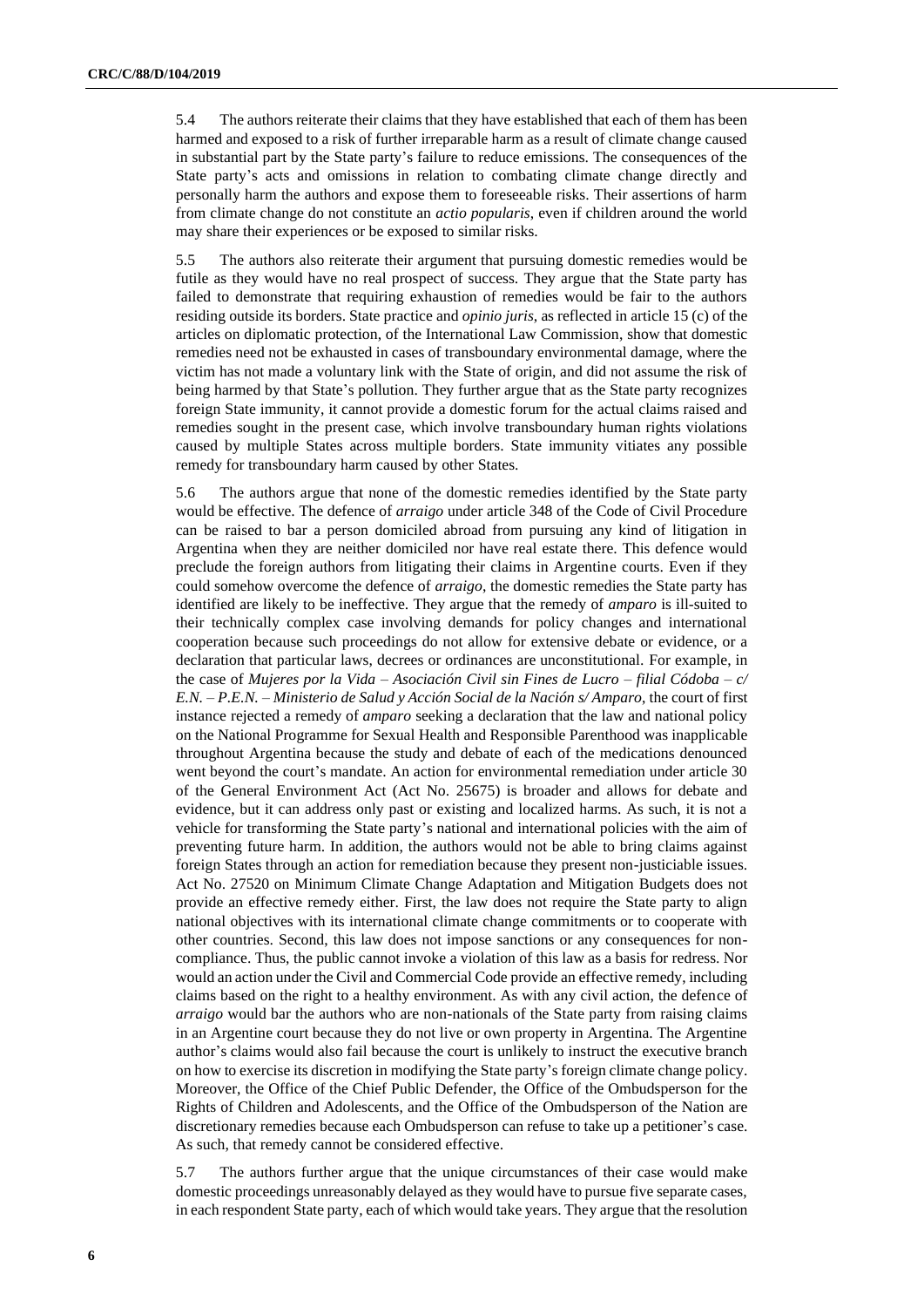of complex environmental cases is often delayed in the State party, and that resolving the issue of their standing alone would take years of litigation. Adjudicating the merits is no different. For example, the Supreme Court has yet to rule on the merits in the case of *Fundación Ciudadanos Independientes c. San Juan, Provincia de, Estado Nacional y otros*, an environmental remediation lawsuit about a 1 million litre toxic spill more than eight years after the complaint was filed. In the *Papel Prensa S.A. c. Estado Nacional* case, the Supreme Court took eight years to issue a decision, only to set aside the precautionary principle of the General Environment Act. Even when a case results in a judgment favourable to environmental plaintiffs, proper execution of the judgment is not guaranteed. More than 12 years after judgment in the Mendoza-Riachuelo case to which the State party refers in its observations, there is still no significant progress in clean-up of the Matanza-Riachuelo river or improvement in the nearby inhabitants' quality of life.

# **Third-party intervention**

6. On 1 May 2020, a third-party intervention was submitted before the Committee by David R. Boyd and John H. Knox, the current and former holders of the mandate of Special Rapporteur on the issue of human rights obligations relating to the enjoyment of a safe, clean, healthy and sustainable environment. 6

# **State party's observations on the third-party intervention**

7. On 30 July 2020, the State party submitted its observations on the intervention. It notes that it shares the concern of the interveners regarding the phenomenon of climate change, and that it positively values it as a legitimate wake-up call for the international community to carry out concrete and effective actions against global warming. Nevertheless, the State party reiterates its arguments that the communication does not meet the admissibility criteria under the individual communications procedure, nor does it present convincing arguments on the merits of the communication.

# **Oral hearing**

8.1 Following an invitation by the Committee and pursuant to rule 19 of its rules of procedure under the Optional Protocol, legal representatives of both parties appeared before the Committee on 3 June 2021 by way of videoconference, answered questions from Committee members on their submission and provided further clarifications.

### *Authors' oral comments*

8.2 The authors reiterate their claim that the State party has failed to take all necessary and appropriate measures to keep global temperatures from warming by 1.5°C above the preindustrial era, thereby contributing to climate change, in violation of their rights. They argue that if the Convention is to protect children from the climate emergency, then the concepts of harm, jurisdiction, causation and exhaustion must be adapted to a new reality. They reiterate their arguments that the harms the authors have experienced, and will continue to experience, were foreseeable in 1990, when the Intergovernmental Panel on Climate Change predicted that global warming of just 1°C could cause the water shortages, vector-borne diseases and sea level rise the authors now face. They argue that if the respondent States parties do not take immediate action to vastly reduce their greenhouse gas emissions, the authors will continue to suffer greatly in their lifetime. They insist that there is a direct and foreseeable causal link between the harm to which they have been exposed and the respondent States parties' emissions, arguing that there is no dispute that the harm they are suffering is attributable to climate change and that the respondent States parties' ongoing emissions contribute to worsening climate change.

8.3 Regarding the issue of exhaustion of domestic remedies, the authors reiterate their argument that the remedies indicated by the State party would not provide them with effective relief. They argue that the constitutional *amparo* remedy is ill-suited to complex cases like theirs. According to article 2 of the National Amparo Act, the remedy of *amparo* is not

<sup>6</sup> For additional information, see *Sacchi et al. v. Germany* [\(CRC/C/88/D/107/2019\)](http://undocs.org/en/CRC/C/88/D/107/2019), paras. 6.1–6.5.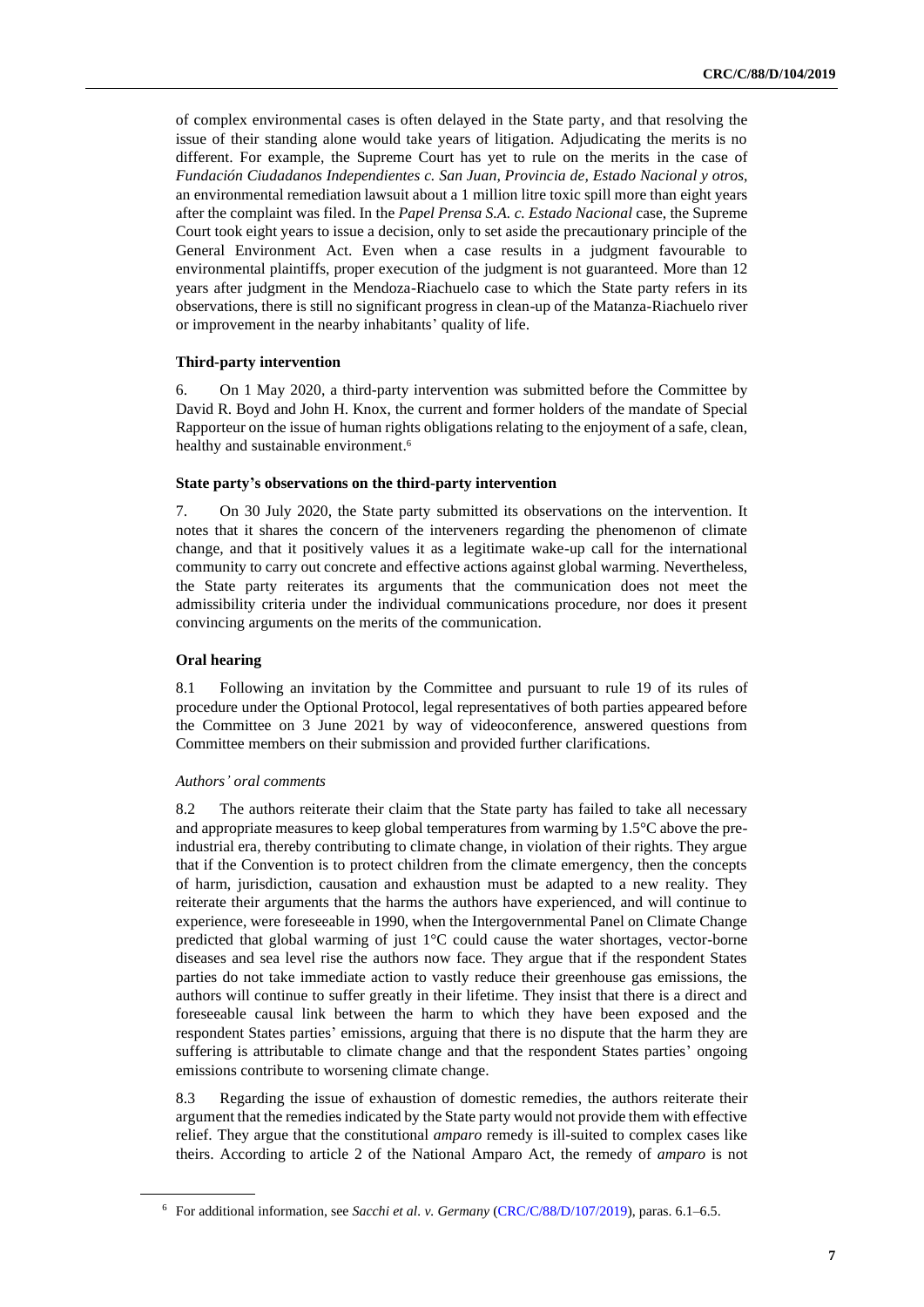admissible when the determination of the potential validity of the act requires extensive debate or evidence or the declaration of unconstitutionality of laws, decrees or ordinances. The authors note that they do not dispute the existence of a right to a healthy environment under article 41 of the Constitution. Rather, they argue that the remedy of *amparo* is not a suitable remedy to ensure its protection in the authors' case. They further reiterate their argument that the remedy provided under the General Environment Act is designed to deal with less complex cases and remediation of environmental harm. A remediation action is broader than a remedy of *amparo* and allows for debate and evidence, but it can address only past or existing and localized harm. It is not a vehicle for transforming the State party's national and international climate policies with the aim of preventing harm that would materialize in the future. In addition, the defence of *arraigo*, which requires litigants to be domiciled or have real estate in the State party, would preclude 15 out of the 16 authors from participating in an environmental remediation case.

8.4 The authors reiterate their argument that they would also face significant delays in State party courts, both in obtaining a decision and in implementation of the decision. They note that in the case of *Fundación Ciudadanos Independientes c. San Juan*, the plaintiff organization first filed an environmental remediation action in 2009 to prevent environmental harm from the Veladero gold mine. Several cyanide spills and more than a decade later, there is still no final judgment in the case. The authors further argue that even when plaintiffs obtain a favourable judgment, effective implementation of that judgment is not guaranteed. In 2006, the Supreme Court ordered the Government to submit a clean-up plan for the Matanza-Riachuelo river basin. Despite this court victory, the Matanza-Riachuelo river basin is still one of the most polluted waterways in Latin America, and little has improved for the communities along the river's shores. In addition, because of a strict separation of powers doctrine, domestic courts are unlikely to dictate what national policies on climate change should achieve or direct the federal Government to engage in international cooperation, given the wide discretion granted to the executive branch in the realms of public policies and diplomatic relations.

# *State party's oral comments*

8.5 The State party provides additional comments on its commitment to environmental protection and addressing climate change, with regard to both domestic and foreign policy. It reiterates its arguments on the lack of jurisdiction over the authors and the lack of a causal link between the alleged generic damages and any act or omission that could be attributable to the State party or its agents.

8.6 With regard to exhaustion of domestic remedies, the State party explains that both constitutionally and statutorily, domestic law has recognized so-called collective rights or "derechos de incidencia colectiva" (rights with a collective impact), and has expanded the standing or *locus standi* of potential plaintiffs. Depending on the type of remedy sought, directly or indirectly injured parties, the ombudspersons, civil society organizations and national, provincial and municipal authorities are given extraordinary standing to bring claims for environmental damage, thus eliminating barriers to access to justice in environmental matters.<sup>7</sup> The State party also highlights that the costs of initiating proceedings in these matters is not a restriction for the authors, since the court fees amount to the equivalent of less than 50 cents of a United States dollar. Parties need to bear only the corresponding legal fees of their own representation. Nevertheless, if needed, parties, particularly children,<sup>8</sup> are entitled by law to free legal aid and have various other possibilities of representation through the Ombudsperson, civil society organizations or any of the legal

<sup>7</sup> The State party refers to art. 30 of General Environment Act (No. 25675) and the Act on State Responsibility (No. 26944). The State party also mentions that "preventive action" is another available legal recourse, and is regulated under art. 1711 of the Civil and Commercial Code.

<sup>8</sup> The State party refers to art. 27 (c) of Act No. 26061 on the Comprehensive Protection of the Rights of Children and Adolescents.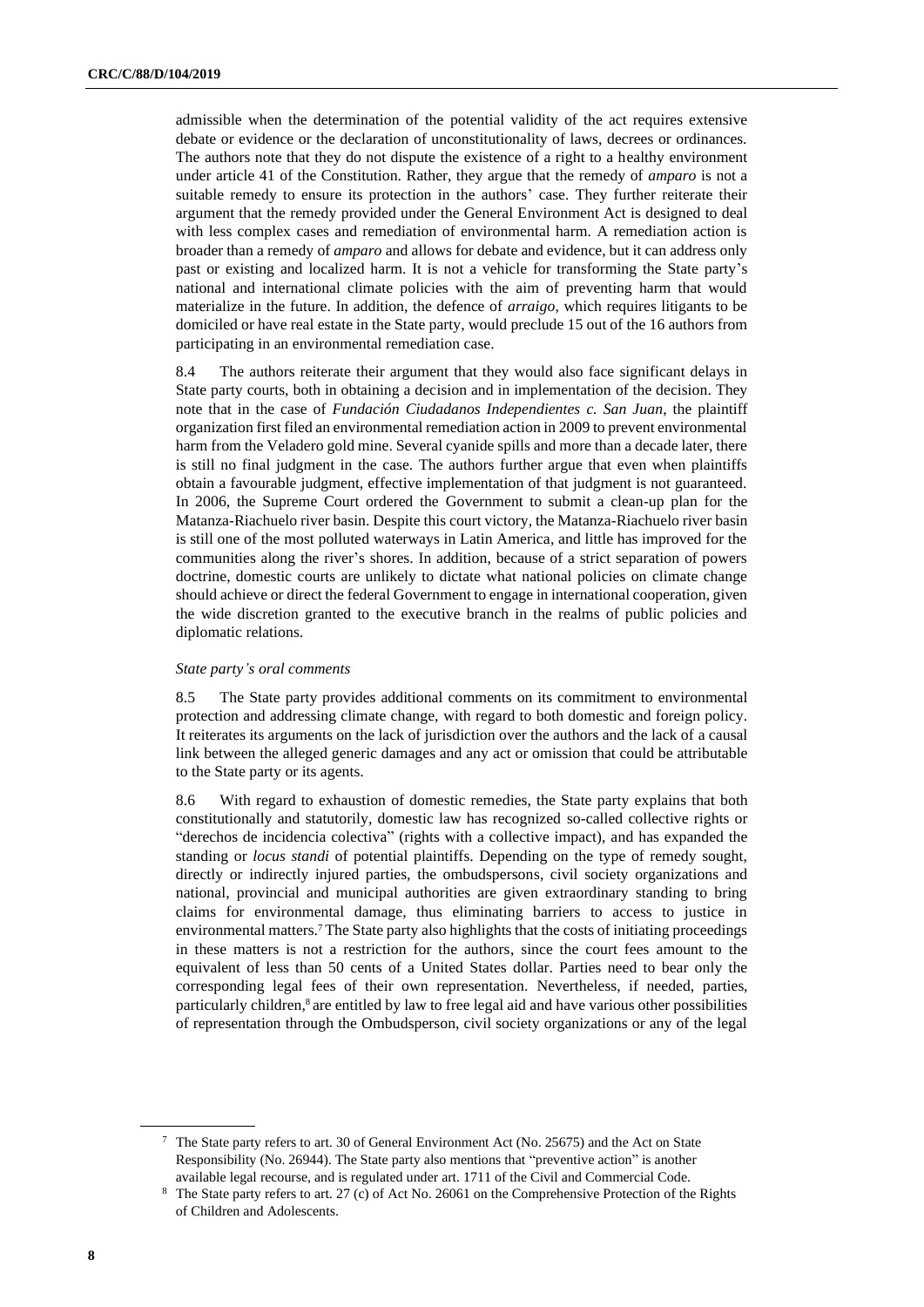clinics at universities or pro bono lawyers at bar associations registered under the National Registry of Children's Lawyers.<sup>9</sup>

8.7 With regard to the duration of proceedings, the State party explains that, in line with international standards, the length of domestic proceedings cannot be measured in the abstract, but must be subject to a case-by-case analysis, contemplating the complexity of the matter, the procedural actions taken by the parties and the diligence of the courts involved.<sup>10</sup> It explains that, for example, the delays in the *Fundación Ciudadanos Independientes c. San Juan* case are explained by the complexity of the process, which includes factual and evidentiary complexities (such as the occurrence of facts in Chile); the fact that the number of defendants has progressively increased, at the will of the plaintiff only; and that there is an significant amount of criminal jurisdictional activity involved. The State party explains that, with regard to the coronavirus disease (COVID-19) pandemic, the alleged delay in proceedings is unproven. In fact, not only have plaintiffs been able to continue to bring all kinds of complaints, but also these cases have been given impetus and expediency because of the pandemic. The State party cites a case before the Supreme Court initiated during the domestic quarantine, on 23 June 2020, in which, in less than two months, the Court considered that an inter-jurisdictional environmental or ecologic resource (the Paraná river delta) had been significantly affected, seriously compromised its functioning and sustainability.<sup>11</sup> The Court considered the conservation of the river delta a priority for both current and future generations (much akin to the authors' argument in their communication) and issued an injunction for the immediate creation of an environmental emergency committee at the federal level.

8.8 The State party explains that since the 1994 constitutional reform, the judiciary has been closely involved in reviewing the constitutionality of public policy, including matters related to the environment. For example, the judiciary decided to suspend a series of authorizations for the felling of trees, modifying the criteria for conducting separate environmental impact assessments and obliging the relevant authorities to conduct an aggregate, comprehensive environmental impact study.<sup>12</sup> It also issued injunctions to cease and redress environmental damage by obliging the relevant authorities to conduct dredging work in the Tarariras stream.<sup>13</sup> The State party refers to several other cases in which the active intervention of the judiciary in public policy matters shows that the principle of the separation of powers is not an obstacle to judicial review when it comes to the protection of environmental rights. The State party therefore argues that there are no barriers in place for the authors to exhaust domestic remedies and give the State party the opportunity to address any alleged violations.

# **Oral hearing with the authors**

9. Following an invitation by the Committee and pursuant to rule 19 of its rules of procedure under the Optional Protocol, 11 of the authors appeared before the Committee on 28 May 2021 by way of videoconference in a closed meeting, without the presence of State representatives. They explained to the Committee how climate change had affected their daily lives and expressed their views about what the respondent States parties should do about climate change and why the Committee should consider their complaints.

<sup>&</sup>lt;sup>9</sup> The State party highlights the fact that the domestic legal system recognizes the progressive capacity of children and adolescents, in line with their age and level of maturity, allowing them to exercise their rights on their own behalf, through legal aid and representation.

<sup>10</sup> The State party cites Inter-American Court of Human Rights, *Furlan and Family v. Argentina (Preliminary Objections, Merits, Reparations and Costs)*, Judgment of 31 August 2012, para. 156.

<sup>11</sup> Supreme Court, *Equística Defensa del Medio Ambiente Asociación Civil c/ Santa Fe, Provincia de y otros s/ amparo ambiental*, Case No. 468/2020-00.

<sup>12</sup> Supreme Court, *Salas, Dino y otros c/ Salta, Provincia de y Estado Nacional s/ amparo*, Case No. S. 1144. XLIV, Judgment of 26 March 2009. The State party also refers to *Mendoza, Beatriz Silvia y otros c/ Estado Nacional y otros s/ daños y perjuicios (daños derivados de la contaminación ambiental del Río Matanza-Riachuelo)*, Case No. FA18000036, Judgment of 12 April 2018.

<sup>13</sup> Supreme Court, *Nordi, Amneris Lelia c. Buenos Aires, Provincia de y otros s/ daño ambiental*, Case No. 180/2010, Judgment of 29 August 2019.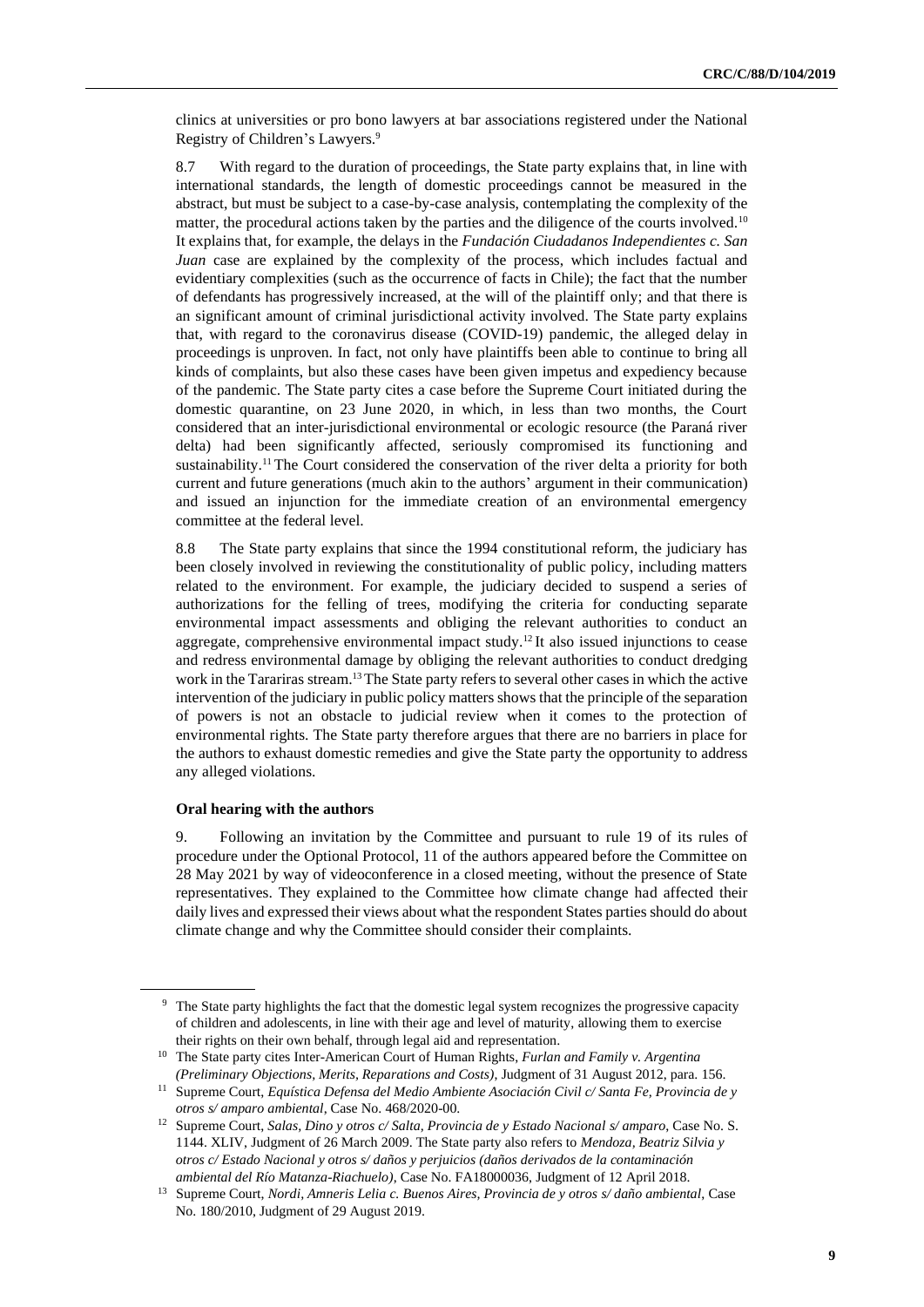# **Issues and proceedings before the Committee**

#### *Consideration of admissibility*

10.1 Before considering any claim contained in a communication, the Committee must decide, in accordance with rule 20 of its rules of procedure under the Optional Protocol, whether the claim is admissible under the Optional Protocol.

# Jurisdiction

10.2 The Committee notes the State party's submission that the communication is inadmissible for lack of jurisdiction. The Committee also notes the authors' argument that they are within the State party's jurisdiction as victims of the foreseeable consequences of the State party's domestic and cross-border contributions to climate change and the carbon pollution knowingly emitted, permitted or promoted by the State party from within its territory. The Committee further notes the authors' claims that the State party's acts and omissions perpetuating the climate crisis have already exposed them throughout their childhoods to the foreseeable, life-threatening risks of climate change caused by humans.

10.3 Under article 2 (1) of the Convention, States parties have the obligation to respect and ensure the rights of "each child within their jurisdiction". Under article 5 (1) of the Optional Protocol, the Committee may receive and consider communications submitted by or on behalf of an individual or group of individuals, within the jurisdiction of a State party, claiming to be victims of a violation by that State party of any of the rights set forth in the Convention. The Committee observes that, while neither the Convention nor the Optional Protocol makes any reference to the term "territory" in its application of jurisdiction, extraterritorial jurisdiction should be interpreted restrictively.<sup>14</sup>

10.4 The Committee notes the relevant jurisprudence of the Human Rights Committee and the European Court of Human Rights referring to extraterritorial jurisdiction.<sup>15</sup> Nevertheless, that jurisprudence was developed and applied to factual situations that are very different to the facts and circumstance of this case. The authors' communication raises novel jurisdictional issues of transboundary harm related to climate change.

10.5 The Committee also notes Advisory Opinion OC-23/17 of the Inter-American Court of Human Rights on the environment and human rights, which is of particular relevance to the issue of jurisdiction in the present case as it clarified the scope of extraterritorial jurisdiction in relation to environmental protection. In that opinion, the Court noted that, when transboundary damage occurs that affects treaty-based rights, it is understood that the persons whose rights have been violated are under the jurisdiction of the State of origin if there is a causal link between the act that originated in its territory and the infringement of the human rights of persons outside its territory (para. 101). The exercise of jurisdiction arises when the State of origin exercises effective control over the activities that caused the damage and consequent human rights violation (para. 104 (h)). In cases of transboundary damage, the exercise of jurisdiction by a State of origin is based on the understanding that it is the State in whose territory or under whose jurisdiction the activities were carried out that has the effective control over them and is in a position to prevent them from causing transboundary harm that impacts the enjoyment of human rights of persons outside its territory. The potential victims of the negative consequences of such activities are under the jurisdiction of the State of origin for the purposes of the possible responsibility of that State for failing to comply with its obligation to prevent transboundary damage (para. 102). The

<sup>&</sup>lt;sup>14</sup> See, inter alia, Inter-American Court of Human Rights, Advisory Opinion OC-23/17, para. 81, and European Court of Human Rights, *Catan and others v. Moldova and Russia*, Applications Nos. 43370/04, 8252/05 and 18454/06, Judgment of 19 October 2012.

<sup>&</sup>lt;sup>15</sup> See, inter alia, Human Rights Committee, general comments No. 31 (2004), para. 10, and No. 36 (2018), para. 63, *Munaf v. Romania* [\(CCPR/C/96/D/1539/2006\)](http://undocs.org/en/CCPR/C/96/D/1539/2006), para. 14.2, *A.S. et al. v. Malta* [\(CCPR/C/128/D/3043/2017\)](https://tbinternet.ohchr.org/_layouts/15/treatybodyexternal/Download.aspx?symbolno=CCPR%2fC%2f128%2fD%2f3043%2f2017&Lang=en), paras. 6.3–6.5, *A.S. et al. v. Italy* [\(CCPR/C/130/D/3042/2017\)](https://tbinternet.ohchr.org/_layouts/15/treatybodyexternal/Download.aspx?symbolno=CCPR/C/130/DR/3042/2017&Lang=en), paras. 7.3–7.5; European Court of Human Rights, *Andreou v. Turkey*, Application No. 45653/99, Judgment of 27 October 2009, para. 25, and *Georgia v. Russia (II)*, Application No. 38263/08, Judgment of 21 January 2021, para. 81. See also Committee on the Rights of the Child, general comment No. 16 (2013), para. 39, an[d CRC/C/NOR/CO/5-6,](http://undocs.org/en/CRC/C/NOR/CO/5-6) para. 27.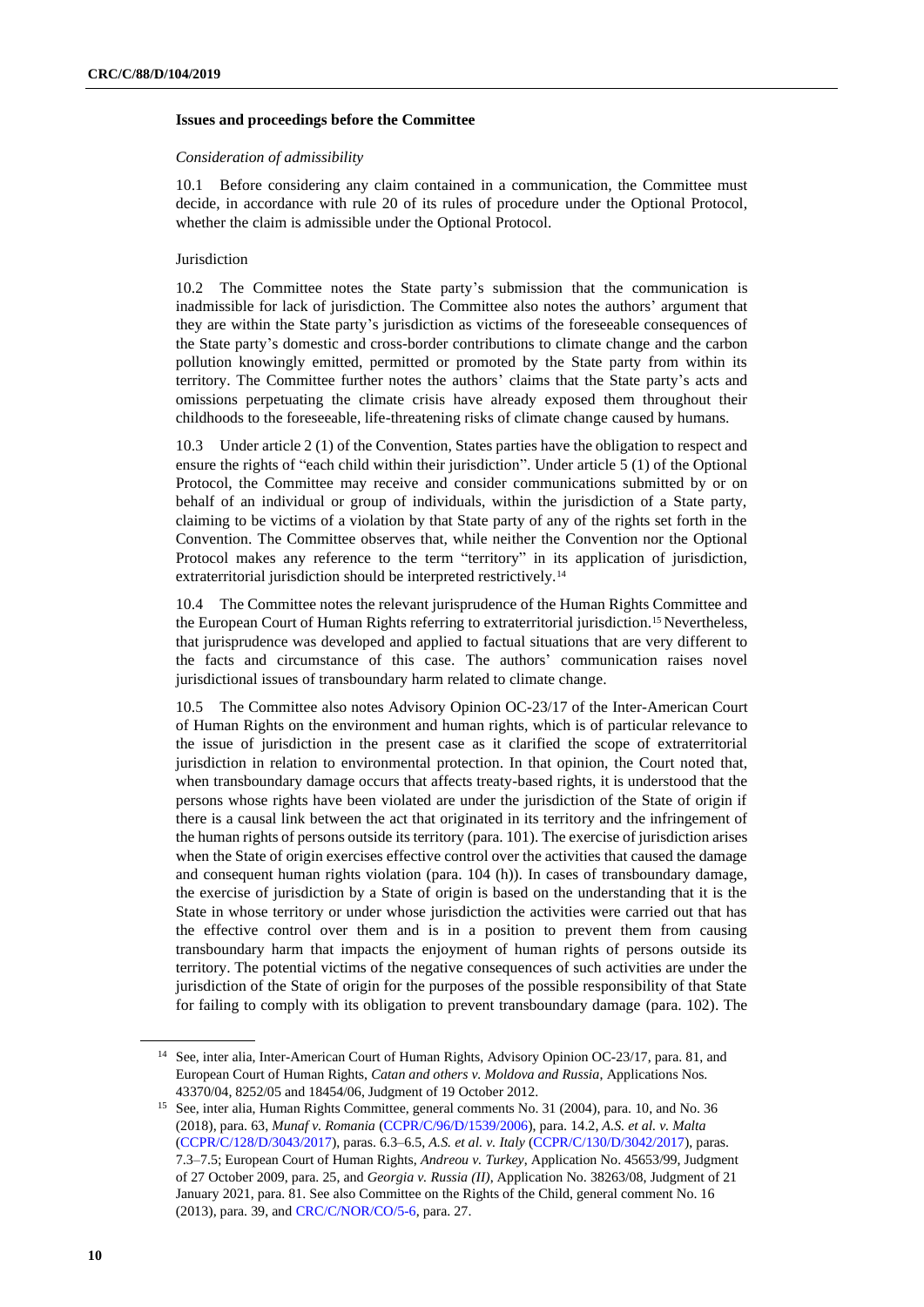Court further noted that accordingly, it can be concluded that the obligation to prevent transboundary environmental damage or harm is an obligation recognized by international environmental law, under which States may be held responsible for any significant damage caused to persons outside their borders by activities originating in their territory or under their effective control or authority (para. 103).

10.6 The Committee recalls that, in the joint statement on human rights and climate change that it issued with four other treaty bodies,<sup>16</sup> it noted that the Intergovernmental Panel on Climate Change had confirmed in a report released in 2018 that climate change poses significant risks to the enjoyment of the human rights protected by the Convention such as the right to life, the right to adequate food, the right to adequate housing, the right to health, the right to water and cultural rights (para. 3). Failure to take measures to prevent foreseeable harm to human rights caused by climate change, or to regulate activities contributing to such harm, could constitute a violation of States' human rights obligations (para. 10).

10.7 Having considered the above, the Committee finds that the appropriate test for jurisdiction in the present case is that adopted by the Inter-American Court of Human Rights in its Advisory Opinion on the environment and human rights. This implies that when transboundary harm occurs, children are under the jurisdiction of the State on whose territory the emissions originated for the purposes of article 5 (1) of the Optional Protocol if there is a causal link between the acts or omissions of the State in question and the negative impact on the rights of children located outside its territory, when the State of origin exercises effective control over the sources of the emissions in question. The Committee considers that, while the required elements to establish the responsibility of the State are a matter of merits, the alleged harm suffered by the victims needs to have been reasonably foreseeable to the State party at the time of its acts or omissions even for the purpose of establishing jurisdiction.<sup>17</sup>

10.8 The Committee notes the authors' claims that, while climate change and the subsequent environmental damage and impact on human rights it causes are global collective issues that require a global response, States parties still carry individual responsibility for their own acts or omissions in relation to climate change and their contribution to it. The Committee also notes the authors' argument that the State party has effective control over the source of carbon emissions within its territory, which have a transboundary effect.

10.9 The Committee considers that it is generally accepted and corroborated by scientific evidence that the carbon emissions originating in the State party contribute to the worsening of climate change, and that climate change has an adverse effect on the enjoyment of rights by individuals both within and beyond the territory of the State party. The Committee considers that, given its ability to regulate activities that are the source of these emissions and to enforce such regulations, the State party has effective control over the emissions.

10.10 In accordance with the principle of common but differentiated responsibilities, as reflected in the Paris Agreement, the Committee finds that the collective nature of the causation of climate change does not absolve the State party of its individual responsibility that may derive from the harm that the emissions originating within its territory may cause to children, whatever their location.<sup>18</sup>

10.11 Regarding the issue of foreseeability, the Committee notes the authors' uncontested argument that the State party has known about the harmful effects of its contributions to climate change for decades and that it signed both the United Nations Framework Convention on Climate Change in 1992 and the Paris Agreement in 2016. In the light of existing scientific evidence showing the impact of the cumulative effect of carbon emissions on the enjoyment

<sup>16</sup> [HRI/2019/1.](http://undocs.org/en/HRI/2019/1)

<sup>&</sup>lt;sup>17</sup> Inter-American Court of Human Rights, Advisory Opinion OC-23/17, para. 136. See also paras. 175– 180 on the precautionary principle. It is also worth noting the textual similarity between article 1 of the Inter-American Convention on Human Rights and article 2 of the Convention on the Rights of the Child, in respect of jurisdiction.

<sup>&</sup>lt;sup>18</sup> See the preamble to the Convention, article 3 of the United Nations Framework Convention on Climate Change, and the preamble and articles 2 and 4 of the Paris Agreement. See also [A/56/10,](http://undocs.org/en/A/56/10(SUPP)) [A/56/10/Corr.1](https://documents-dds-ny.un.org/doc/UNDOC/GEN/N01/599/13/pdf/N0159913.pdf?OpenElement) and [A/56/10/Corr.2,](https://documents-dds-ny.un.org/doc/UNDOC/GEN/N01/640/10/pdf/N0164010.pdf?OpenElement) chap. IV.E.2, commentary on draft article 47 of the draft articles on the responsibility of States for internationally wrongful acts.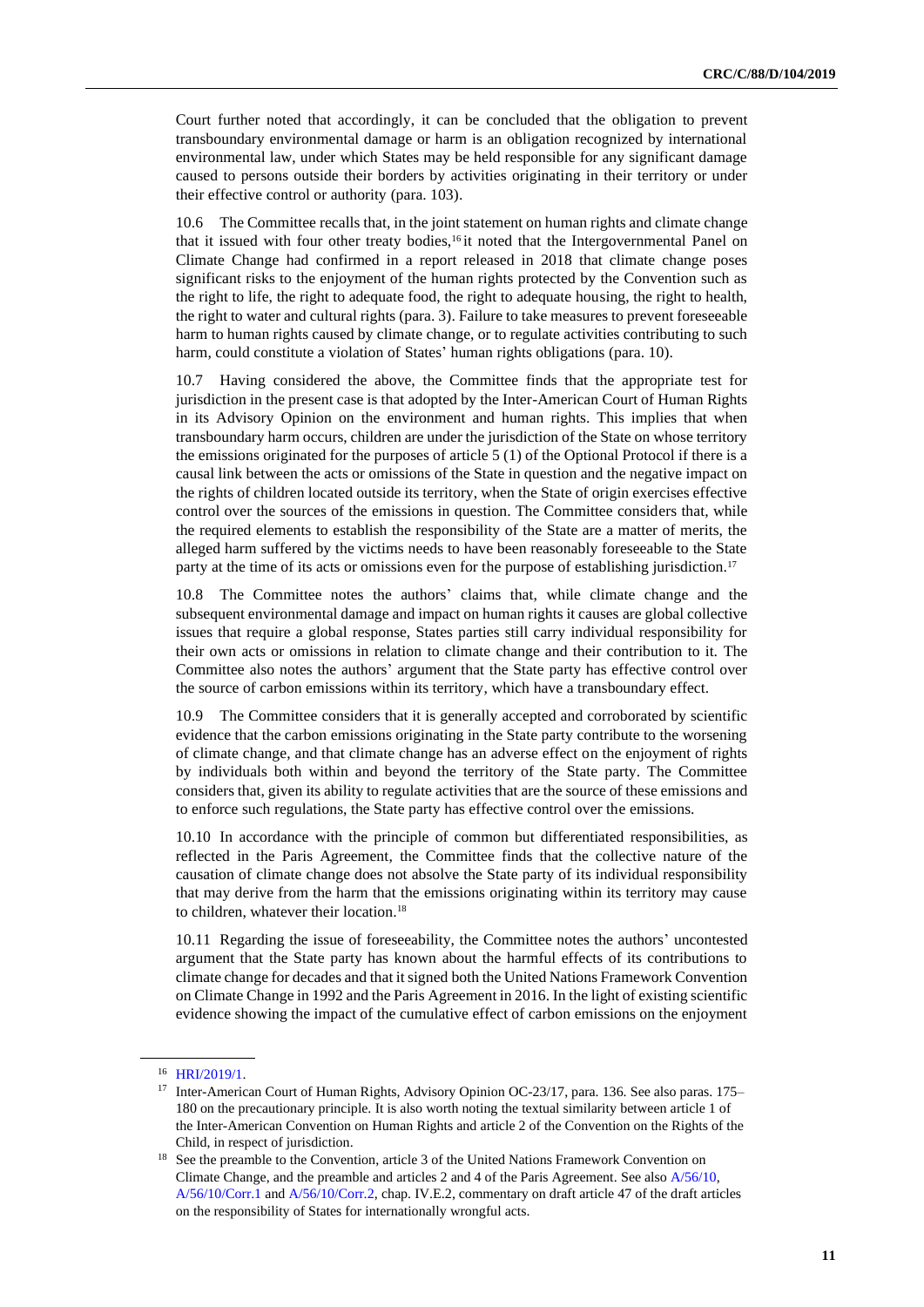of human rights, including rights under the Convention,<sup>19</sup> the Committee considers that the potential harm of the State party's acts or omissions regarding the carbon emissions originating in its territory was reasonably foreseeable to the State party.

10.12 Having concluded that the State party has effective control over the sources of emissions that contribute to causing reasonably foreseeable harm to children outside its territory, the Committee must now determine whether there is a sufficient causal link between the harm alleged by the authors and the State party's actions or omissions for the purposes of establishing jurisdiction. In this regard, the Committee observes, in line with the position of the Inter-American Court of Human Rights, that not every negative impact in cases of transboundary damage gives rise to the responsibility of the State in whose territory the activities causing transboundary harm took place, that the possible grounds for jurisdiction must be justified based on the particular circumstances of the specific case, and that the harm needs to be "significant". <sup>20</sup> In this regard, the Committee notes that the Inter-American Court of Human Rights observed that, in the articles on prevention of transboundary harm from hazardous activities, the International Law Commission referred only to those activities that may involve significant transboundary harm and that "significant" harm should be understood as something more than "detectable" but need not be at the level of "serious" or "substantial". The Court further noted that the harm must lead to a real detrimental effect on matters such as, for example, human health, industry, property, environment or agriculture in other States, and that such detrimental effects must be susceptible of being measured by factual and objective standards.<sup>21</sup>

# Victim status

10.13 In the specific circumstances of the present case, the Committee notes the authors' claims that their rights under the Convention have been violated by the respondent States parties' acts and omissions in contributing to climate change and their claims that said harm will worsen as the world continues to warm up. It notes the authors' claims: that smoke from wildfires and heat-related pollution has caused some of the authors' asthma to worsen, requiring hospitalizations; that the spread and intensification of vector-borne diseases has also affected the authors, resulting in some of them contracting malaria multiple times a year or contracting dengue or chikungunya; that the authors have been exposed to extreme heatwaves, causing serious threats to the health of many of them; that drought is threatening water security for some of the authors; that some of the authors have been exposed to extreme storms and flooding; that life at a subsistence level is at risk for the indigenous authors; that, due to the rising sea level, the Marshall Islands and Palau are at risk of becoming uninhabitable within decades; and that climate change has affected the mental health of the authors, some of whom claim to suffer from climate anxiety. The Committee considers that, as children, the authors are particularly affected by climate change, both in terms of the manner in which they experience its effects and the potential of climate change to have an impact on them throughout their lifetimes, particularly if immediate action is not taken. Due to the particular impact on children, and the recognition by States parties to the Convention that children are entitled to special safeguards, including appropriate legal protection, States have heightened obligations to protect children from foreseeable harm.<sup>22</sup>

https://www.ohchr.org/en/hrbodies/crc/pages/discussion2016.aspx.

<sup>19</sup> Intergovernmental Panel on Climate Change, *Climate Change 2013: The Physical Science Basis – Working Group I Contribution to the Fifth Assessment Report of the Intergovernmental Panel on Climate Change* (Cambridge, United Kingdom, Cambridge University Press, 2013), and "Global warming of 1.5°C: summary for policymakers", formally approved at the First Joint Session of Working Groups I, II and III of the Intergovernmental Panel on Climate Change and accepted by the Panel at its forty-eighth session, held in Incheon, Republic of Korea, on 6 October 2018.

<sup>&</sup>lt;sup>20</sup> Inter-American Court of Human Rights, Advisory Opinion OC-23/17, paras. 81 and 102.

<sup>&</sup>lt;sup>21</sup> Ibid., para. 136, and [A/56/10,](http://undocs.org/en/A/56/10(SUPP)) [A/56/10/Corr.1](https://documents-dds-ny.un.org/doc/UNDOC/GEN/N01/599/13/pdf/N0159913.pdf?OpenElement) an[d A/56/10/Corr.2,](https://documents-dds-ny.un.org/doc/UNDOC/GEN/N01/640/10/pdf/N0164010.pdf?OpenElement) chap. V.E.2, commentary on draft article 2 of the draft articles on the prevention of transboundary harm from hazardous activities.

<sup>&</sup>lt;sup>22</sup> Preamble to the Convention on the Rights of the Child;  $A/HRC/31/52$ , para. 81; and Committee on the Rights of the Child, "Report of the 2016 day of general discussion: children's rights and the environment", p. 23. Available from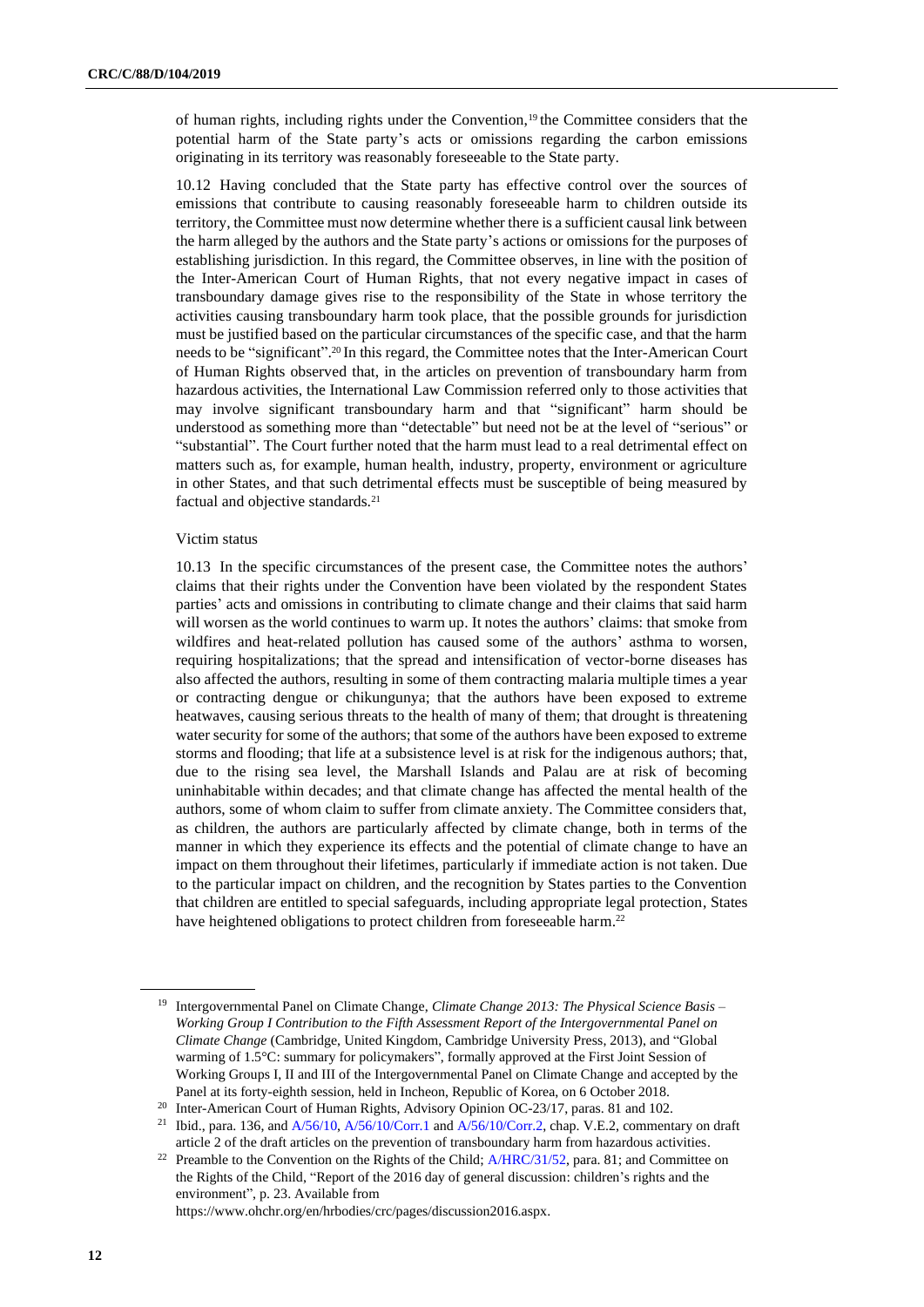10.14 Taking the above-mentioned factors into account, the Committee concludes that the authors have sufficiently justified, for the purposes of establishing jurisdiction, that the impairment of their Convention rights as a result of the State party's acts or omissions regarding the carbon emissions originating within its territory was reasonably foreseeable. It also concludes that the authors have established prima facie that they have personally experienced real and significant harm in order to justify their victim status. Consequently, the Committee finds that it is not precluded by article 5 (1) of the Optional Protocol from considering the authors' communication.

# Exhaustion of domestic remedies

10.15 The Committee notes the State party's argument that the communication should be found inadmissible for failure to exhaust domestic remedies. It also notes the State party's argument that article 41 of the Constitution expressly recognizes the right to a healthy environment, that article 43 recognizes the environmental writ of *amparo*, and that the General Environment Act contains several provisions that enable actions in environmental matters (writ of redress for collective environmental damage). It further notes the State party's argument that the Office of the Chief Public Defender and the Office of the Ombudsperson for the Rights of Children and Adolescents have the mandate to provide free legal aid and representation to children in environmental litigation. Furthermore, it notes the State party's argument that, under domestic law, collective rights or rights with a collective impact are recognized and that, depending on the type of remedy sought, directly or indirectly injured parties, the ombudspersons, civil society organizations and national, provincial and municipal authorities have standing to bring claims for environmental damage, thus eliminating barriers to access to justice in environmental matters.

10.16 The Committee notes the authors' claim that the defence of *arraigo* under article 348 of the Code of Civil Procedure would bar the authors domiciled abroad from pursuing any kind of litigation in the State party. It also notes their argument that the remedy of *amparo* is ill-suited to their technically complex case involving demands for policy changes and international cooperation as such proceedings do not allow for extensive debate or evidence, or a declaration that particular laws, decrees or ordinances are unconstitutional. It further notes the authors' argument that an action for environmental remediation under article 30 of the General Environment Act, while broader and allowing for debate and evidence, can address only past or existing and localized harms, and that it therefore is not a suitable vehicle for transforming the State party's national and international policies. Moreover, the Committee notes the authors' argument that the Office of the Chief Public Defender, the Office of the Ombudsperson for the Rights of Children and Adolescents, and the Office of the Ombudsperson are discretionary remedies and therefore unlikely to be effective.

10.17 The Committee recalls that authors must make use of all judicial or administrative avenues that may offer them a reasonable prospect of redress. The Committee considers that domestic remedies need not be exhausted if, objectively, they have no prospect of success, for example in cases where under applicable domestic laws the claim would inevitably be dismissed or where established jurisprudence of the highest domestic tribunals would preclude a positive result. Nevertheless, the Committee notes that mere doubts or assumptions about the success or effectiveness of remedies do not absolve the authors from exhausting them.<sup>23</sup>

10.18 In the present case, the Committee notes that the authors have not attempted to initiate any domestic proceeding in the State party. The Committee also notes the authors' argument that they would face unique obstacles in exhausting domestic remedies as it would be unduly burdensome for them, unreasonably prolonged and unlikely to bring effective relief. It further notes their argument that domestic courts would most likely dismiss their claims, which implicate the State's obligation to engage in international cooperation, because of the nonjusticiability of foreign policy and foreign sovereign immunity. Nevertheless, the Committee considers that the State party's alleged failure to engage in international cooperation is raised in connection with the specific form of remedy that the authors are seeking, and that they have not sufficiently established that such a remedy is necessary to bring effective relief.

<sup>23</sup> *D.C. v. Germany* [\(CRC/C/83/D/60/2018\)](http://undocs.org/en/CRC/C/83/D/60/2018), para. 6.5.